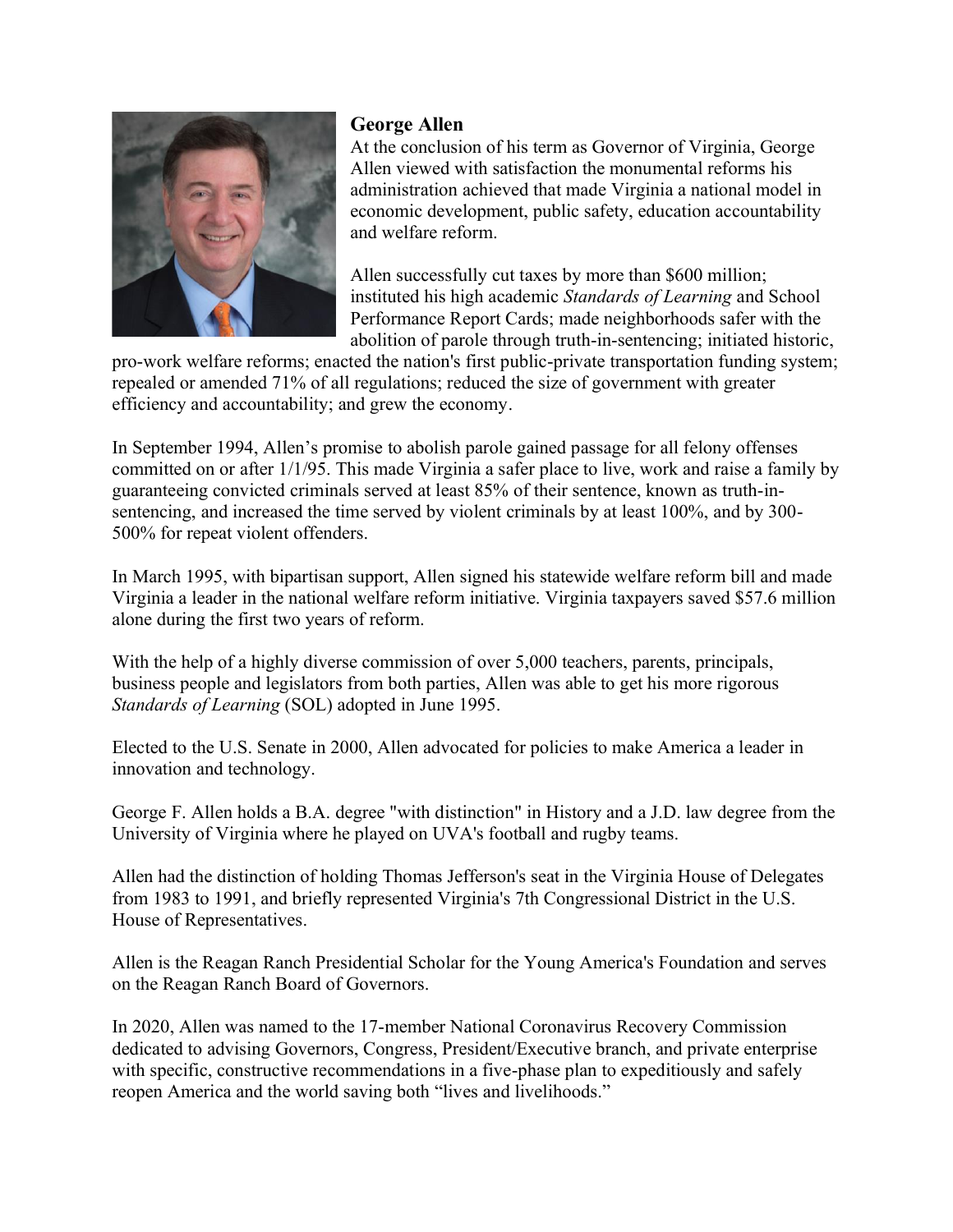

#### **Jeanne Ives**

Jeanne Ives served three terms as an Illinois State Representative. First elected in 2012, Representative Ives demonstrated not only a willingness to lead on difficult issues and question powerful House leaders, but also an insightful understanding of policy.

In keeping with her fiscally conservative principles, she refused both a taxpayer funded pension and healthcare. Her legislation has been recognized throughout the state. During her tenure, Representative Ives focused on bringing about true pension and tax reform in the state, government transparency, and advocating

for school choice. Her opinion pieces have been published in the Chicago Tribune, The Federalist and the Wall Street Journal as well as several political news sites.

In 2018, she was enlisted by Illinois families and business owners, as well as legislative colleagues to run a campaign for Governor after incumbent Republican Bruce Rauner betrayed his campaign promises to fiscally reform government and pursue no social agenda.

In 2020, Representative Ives ran for Congress against Democrat incumbent Sean Casten. Her effort was not successful, but her campaign created a new momentum in the suburbs for conservative thought.

As such, Jeanne started a non-profit *Breakthrough Ideas* whose mission is to build the infrastructure and conservative networks (online and grassroots) needed to advance conservative ideas and Republican candidates in the suburbs.

Representative Ives graduated in the West Point Class of 1987 with a Bachelor of Science in Economics. She went on to serve in the US Army. Her assignments included platoon leader and headquarters detachment commander for transportation units in Germany and ROTC instructor at Wheaton College.

She resigned from the Army in 1993 to raise her children. At the same time, she worked as a tax advisor and bookkeeper for small businesses and individuals.

Prior to her election to the Illinois House, Ives served on the Wheaton City Council, where her tenure was marked by conservative leadership and an unwavering commitment to the taxpayers' bottom line.

Her awards include Champion of Free Enterprise from the Illinois Chamber of Commerce, the inaugural Titanium Backbone Award from Illinois Family Institute for her pro-family stances, and 100% rating from the American Conservative Union.

Jeanne has lived in Wheaton for 29 years with her husband, Paul (also a USMA Class of 1987 graduate), and their 5 children. The tradition continues with three sons serving in the military.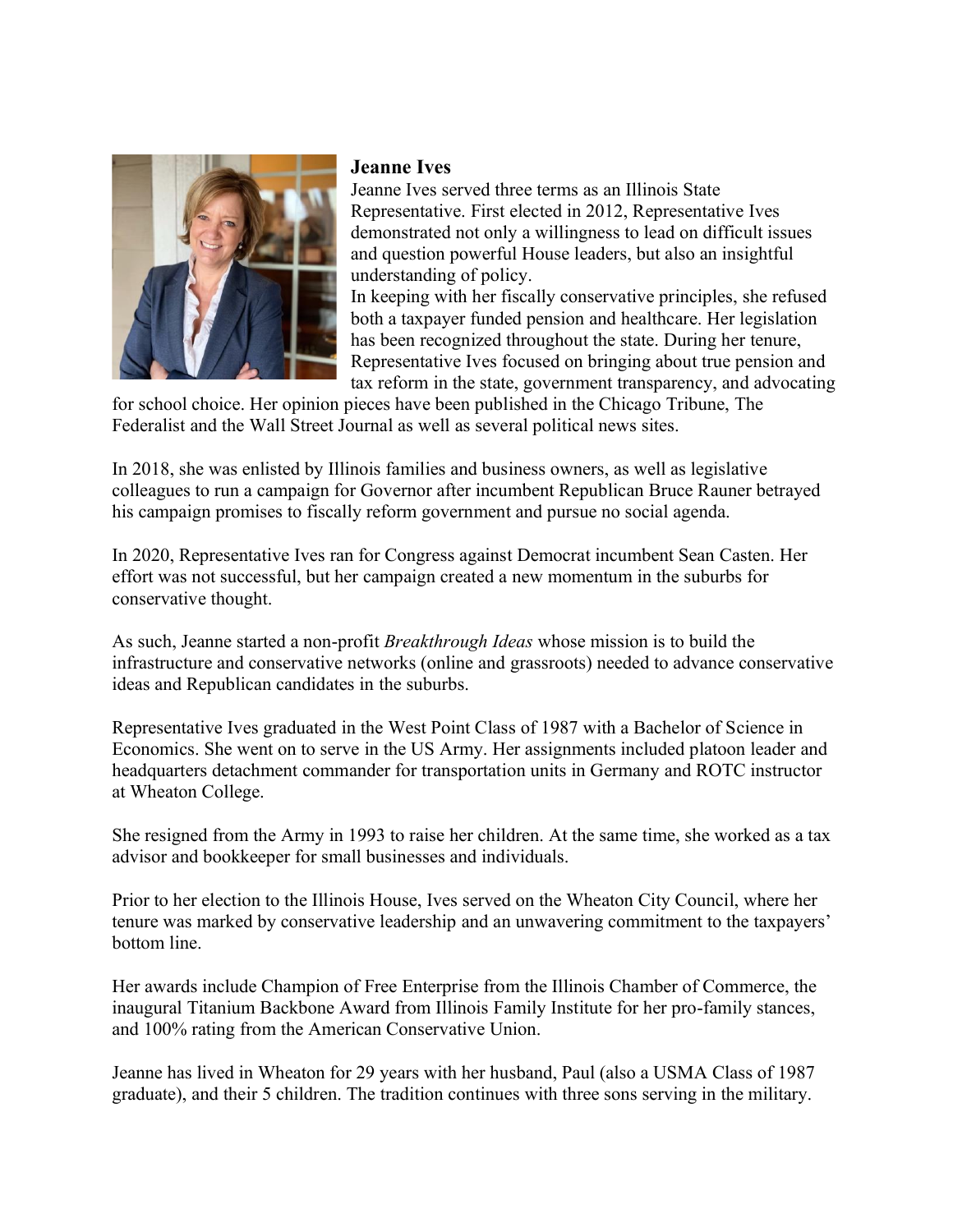

### **Jake Jacobs**

Dr. Jake Jacobs is the host of the *Jake Jacobs Show* and the author of Mobocracy: The Cultural and Political War to Destroy Our Republic under God, Mother Should I Trust the Government: The Making and Keeping of our American Republic and his latest work MOB RULE: Unmasking the Radical Leftists at Our Doorsteps.

Jake has degrees in American History and Biblical-Judeo-Christian Studies from Arizona State University, Ashland Theological Seminary and North-West University.

Dr. Jacobs has spent more than 34 years at the public and private high school system, and at the college level teaching his passion for our Constitutional Republic under God, all the while stressing historical correctness, in the face of politically correct intimidation by the academic establishment and woke hipsters

When Dr. Jacobs was a public High School teacher he publicly defended Wisconsin Governor Scott Walker on Fox & Friends. Jake is a frequently requested speaker for, *Young Americans for Freedom.*

Jake is a regular guest on Conservative Radio and very popular at civic and church events. He is a dynamic and energized speaker, writer, and historian who will not only get your audience's attention, but move them to action!

When he's not writing, teaching or speaking he enjoys his fire-pit at night, watching the Heavens declare God's Glory.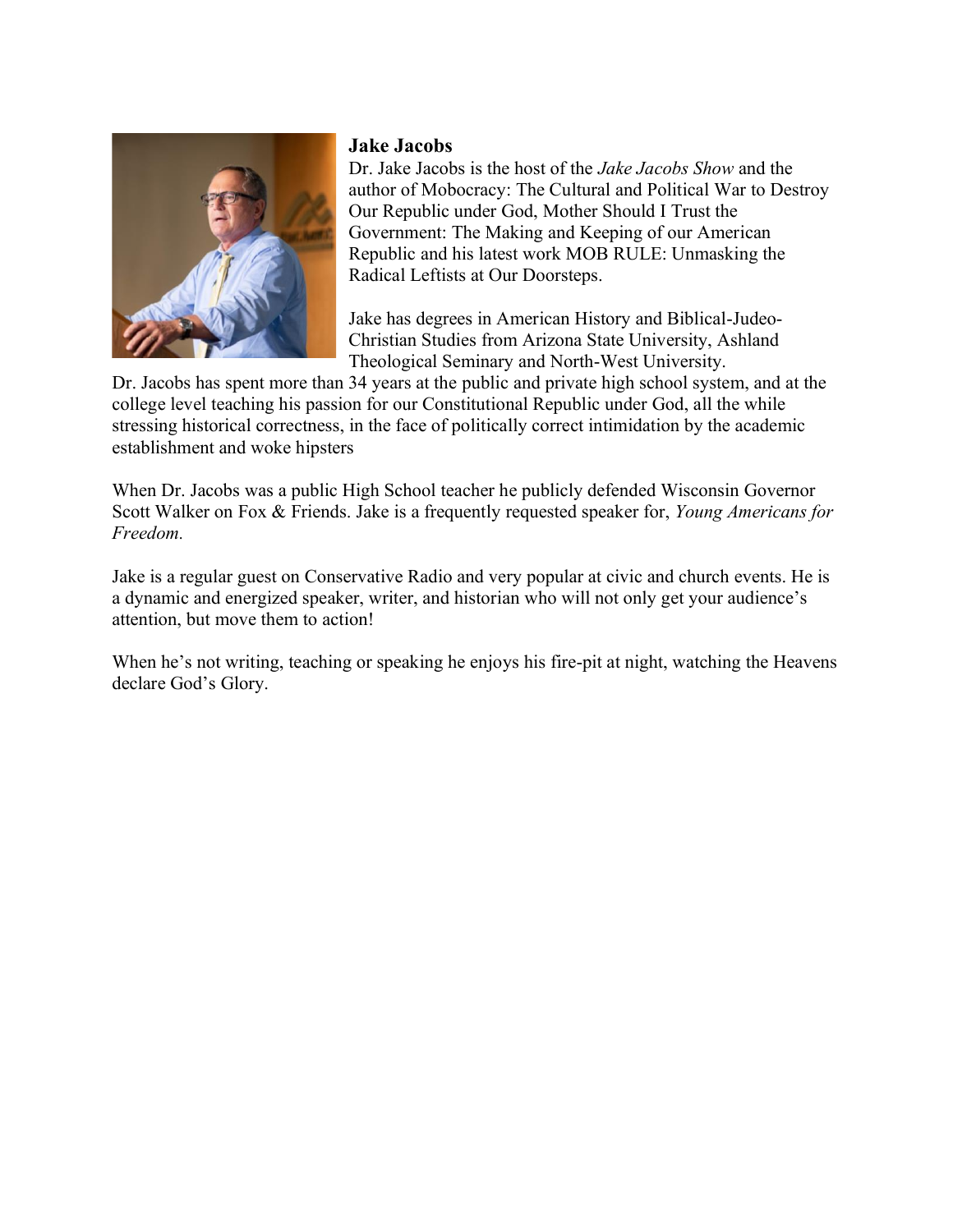

## **Paul Kengor**

Dr. Paul Kengor is professor of political science at Grove City College, a four-year, private Christian liberal arts college located in Grove City, Pennsylvania. He is executive director of the Center for Vision & Values, a Grove City College think-tank and policy center. He is also a visiting fellow at the Hoover Institution on War, Revolution, and Peace at Stanford University. He has been quoted or published in most major publications from across the ideological spectrum: *New York Times, USA Today, Los Angeles Times, Los Angeles Daily News, Washington Post, New York Post, National Review, Chronicle of Higher* 

*Education, San Francisco Chronicle, American Spectator,* and others.

He is the author of several major works on Ronald Reagan, including *The Crusader: Ronald Reagan & the Fall of Communism*, released in October 2006 which includes never-beforepublished documents from KGB archives, Soviet media archives, and numerous once secret but now declassified NSC, White House, and Reagan administration documents. The book is being translated into Polish. He is also the author of *God and Ronald Reagan* which made bestseller lists for *The New York Times* (extended list), Amazon.com, BarnesandNoble.com, and Christian Retailing, among others; the book reached #2 on Amazon's non-fiction list. He is also the author of *God and George W. Bush* which reached #5 on Amazon's non-fiction list and made *The New York Times'* extended bestseller list. He is co-editor with Peter Schweizer of *Assessing the Reagan Presidency* and has published a biography of former Reagan confidant and national security adviser William P. "Bill" Clark, Reagan's so-called "right-hand man." He has also written chapters or essays in books published by Oxford University Press, Columbia University Press, Palgrave-Macmillan, Lexington, and others.

Kengor is a frequent contributor to MSNBC, C-SPAN, NPR, PCN-TV, and Fox News Channel. He has appeared on many TV shows, including "Hannity & Colmes," "The O'Reilly Factor," "Tony Snow Live," "Fox & Friends," the 700 Club, and "Scarborough Country." He has done hundreds of radio-talk shows, including the shows of Sean Hannity, Diane Rehm (NPR-WDC), Michael Reagan, Warren Olney (NPR-LA), Glenn Beck, and Laura Ingraham.

Kengor is a frequent public speaker. His venues have included the National Presbyterian Church, the Reagan Library, the U.S. Capitol Building, the Commonwealth (Pennsylvania) Prayer Breakfast, the Heritage Foundation, Young America's Foundation conferences, and more.

Kengor has done work for a number of think tanks, including the Center for Strategic and International Studies and the Heritage Foundation, and has served on the editorial board of *Presidential Studies Quarterly*. He received his doctorate from the University of Pittsburgh's Graduate School of Public and International Affairs and his master's degree from American University's School of International Service.